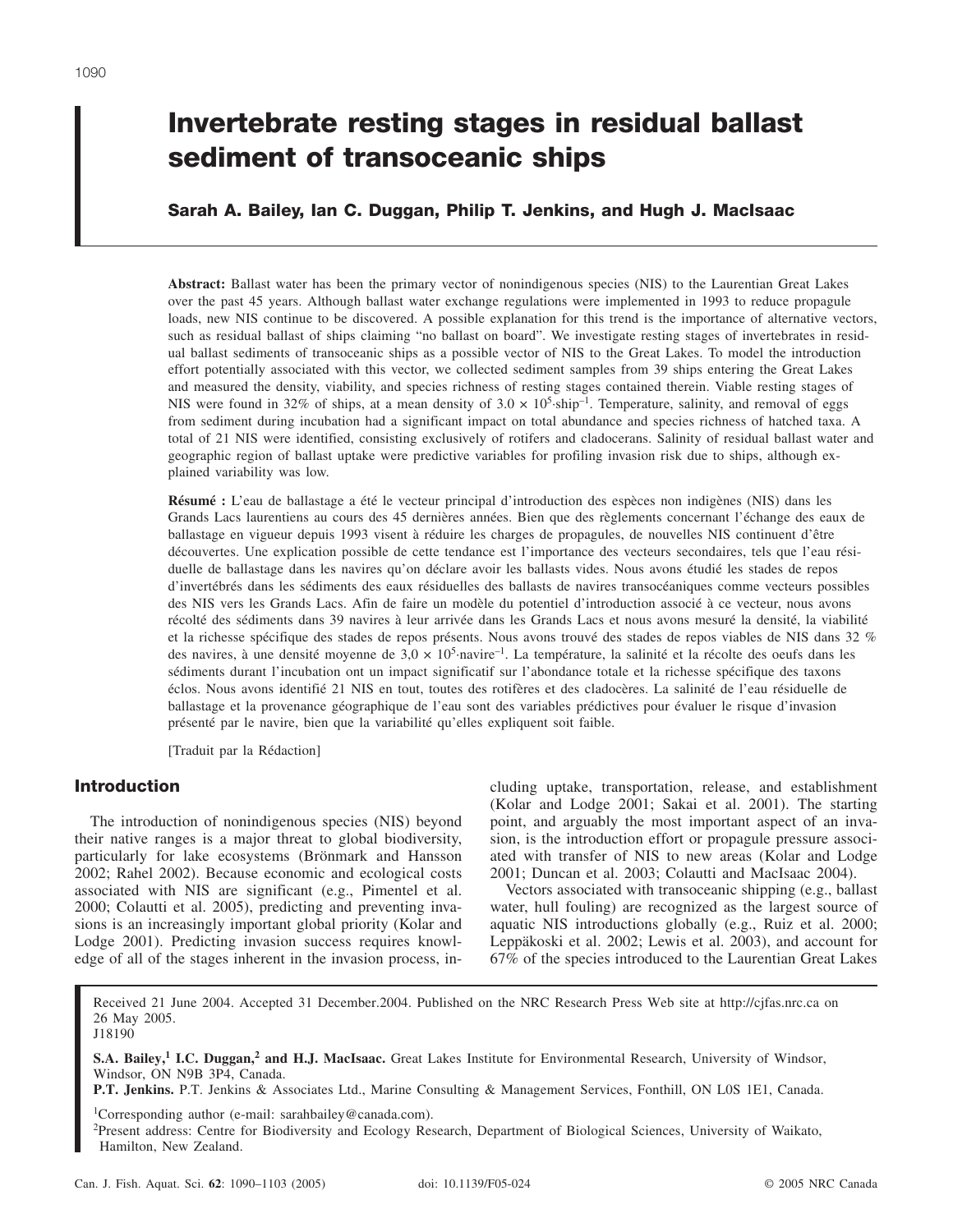since 1959 (Grigorovich et al. 2003). Changes in the type of NIS associated with shipping have occurred concomitantly with a transformation in the nature of ships' ballast. Initial invaders of the Great Lakes were predominantly plants, transported as seeds in solid ballast; this pattern shifted during the 20th century to dominance by algae and invertebrates carried by liquid ballast (Ricciardi and MacIsaac 2000; Colautti et al. 2003). A number of invertebrate species that inhabit the sediment–water interface have been reported since 1988 (Holeck et al. 2004), possibly reflecting another shift as the relative importance of ships claiming "no ballast on board" (NOBOB) status increased after ballast water exchange regulations were introduced (Colautti et al. 2003).

NOBOB ships are exempt from current ballast water exchange legislation because their ballast tanks are considered empty. However, NOBOB ships carry an average of 60 t of residual water and sediments while operating on the Great Lakes (Bailey et al. 2003). NOBOB ships could pose a risk of introduction of NIS to the Great Lakes because they theoretically carry more live freshwater individuals and participate in a greater number of inoculation events than do ballasted vessels (MacIsaac et al. 2002; Colautti et al. 2003). Thus, dormant resting stages in residual sediments are a potentially important contributor to the number of propagules carried by NOBOB ships (Bailey et al. 2003); however, this mechanism has not been thoroughly quantified.

Dormant resting stages are produced by many invertebrates, particularly freshwater taxa, and occur in various forms at different life-history stages (e.g., diapausing eggs, dormant buds, quiescent juveniles, and anhydrobiotic adults; for a review see Cáceres 1997). While distributions of many rotifer and cladoceran taxa capable of producing resting stages have been considered cosmopolitan, owing to widespread passive dispersal, recent work has shown a greater prevalence of endemism between continents (Dodson and Frey 2001; Wallace and Snell 2001). As transfer of resting stages in relocated sediments has been previously implicated as a vector for zooplankton introductions (Schrimpf and Steinberg 1982; Koste and Shiel 1989; Hairston et al. 1999), and considering that over one hundred million tonnes are being transported internationally by ships annually (Endresen et al. 2003; assuming that sediment constitutes <10% of ballast water), ballast sediments have emerged as a potentially important source of NIS.

We carried out a preliminary study of diapausing eggs in ballast sediments of ships trading on the Great Lakes, involving an examination of the viability of eggs from a few dominant species from nine ships (Bailey et al. 2003). Studies of ballast sediments in ships in other trade areas have also been limited, focusing primarily on marine phytoplankton (e.g., Hallegraeff and Bolch 1992; Kelly 1993; Hamer et al. 2000). In this study we test the hypothesis that NOBOB ships are transport vectors of NIS to the Great Lakes. We sampled transoceanic ships entering the system during a 2-year period to quantitatively characterize the density, viability, and species richness of dormant propagules carried in residual ballast sediments. We use these results to construct a heuristic model of the propagule pressure associated with sediments of NOBOB ships, and to predict the number of NIS carried by NOBOB ships to the Great Lakes annually. Finally, we test the hypothesis that ballast-history parameters can be used to predict which ships present a "high risk" of causing new invasions.

## **Materials and methods**

Thirty-nine transoceanic ships of NOBOB status were boarded for collection of residual sediments from 69 ballast tanks between December 2000 and December 2002 inclusive. This sample size represents approximately 16% of the annual "multiport" NOBOB traffic in the Great Lakes (i.e., NOBOB ships that fill and empty ballast tanks within the Great Lakes). Collection methods are described in detail in Bailey et al. (2003). Salinity of residual ballast water, if any was present, was measured at the time of sediment collection, using an optical refractometer. Information regarding ships' ballast histories and other physical parameters was recorded at the time of sampling (see Analysis of ballast history). Four ships were sampled twice during the sampling period, with each independent trip into the Great Lakes considered a unique ship sample, since new ballast had been held in the tanks between sampling periods.

We calculated Sorensen's coefficient of similarity (Krebs 1999), based on presence/absence of species in each sample, for pairs of tanks within and between ships to analyze both the spatial and the temporal variation in community composition. Sorensen's coefficient typically ranges from 0 to 1, with higher values indicating greater similarity of samples. First, to determine whether tanks from the same ships were biologically more similar than randomly drawn pairs of tanks from different ships, we contrasted Sorensen's coefficients for all pairs of tanks within ships  $(n = 17)$  against those for 1000 randomly drawn pairs of tanks between ships using a Mann–Whitney *U* test (SYSTAT<sup>®</sup> version 8.0; SPSS Inc. 1998). Secondly, to confirm that the four ships sampled on two occasions should be treated as independent samples, we contrasted Sorensen's coefficients for all pairs of tanks on ships sampled repeatedly (*n* = 10) against those for the same 1000 randomly drawn pairs of tanks between ships, using a Mann–Whitney *U* test. Only 1 of the 10 pairs of tanks was a true temporally replicated sample, with the same tank sampled at both time periods. The other "pairs" were independent tanks that had each been sampled once, with one tank sampled during the first visit and a different tank sampled on the second visit. Since the spatial analysis determined that tanks within ships at a single time point are more similar than random pairs, we included these "pairs" as replicates for investigation of temporal trends. Species lists generated from maximum-diversity experiments conducted in 0% medium at 20  $\degree$ C (described below) for 47 tanks on 29 ships were used to calculate all Sorensen's coefficients.

#### **Resting stage density counts**

After thorough mixing, four 40-g sediment subsamples (wet weight) were taken from each ballast-tank sample and preserved in 95% ethanol. Resting stages were enumerated under a dissecting microscope after separation from coarse sediment using the colloidal silica Ludox® HS 40 (Burgess 2001). Average density calculated from the four subsamples was subsequently converted to density of resting stages per tonne of sediment.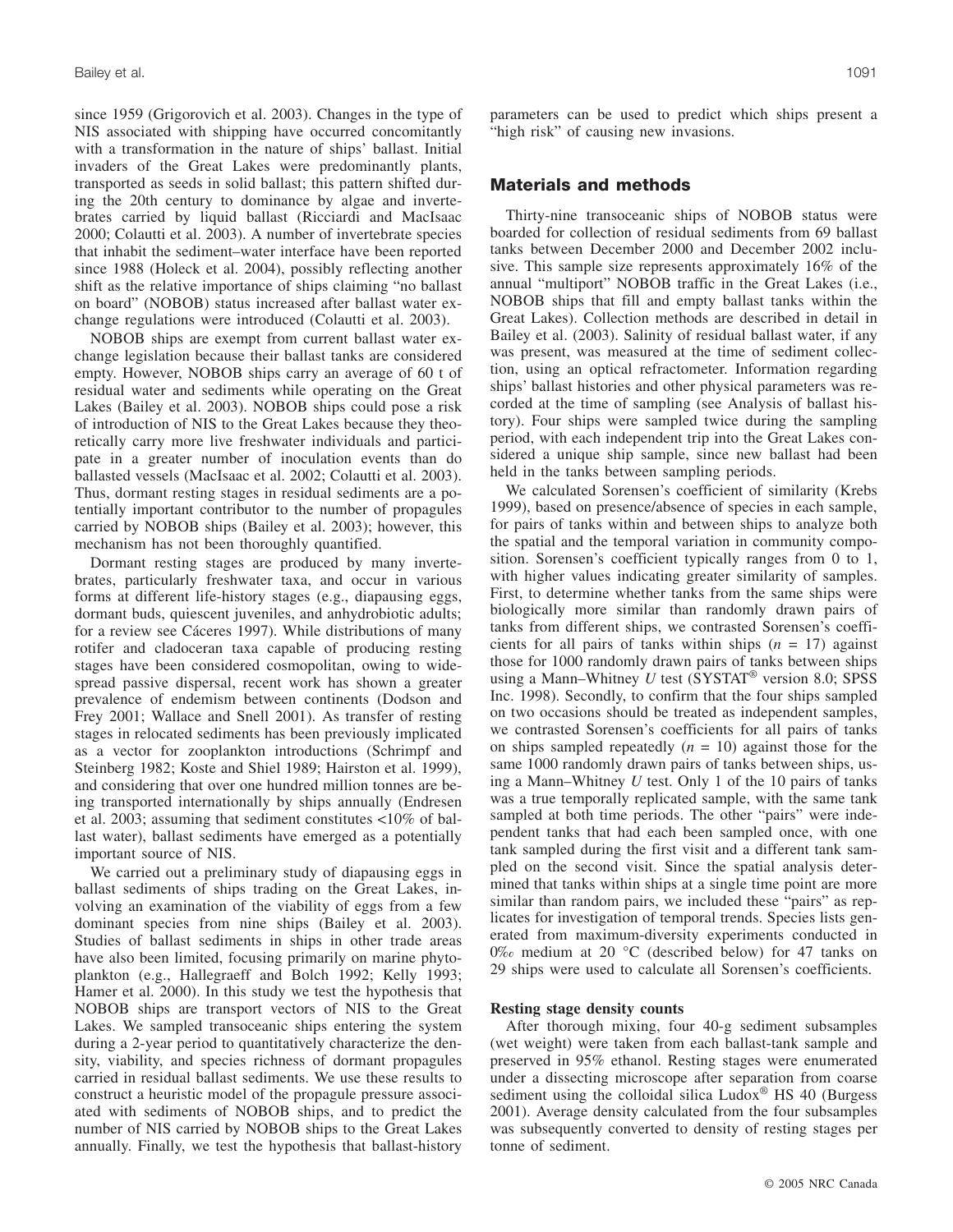#### **Hatching experiments**

Unprocessed sediments were stored in plastic containers in the dark at 4 °C for at least 4 weeks to allow a refractory period before hatching experiments commenced (see Grice and Marcus 1981; Schwartz and Hebert 1987). After this time, sediments were stirred manually and 40-g subsamples were removed in four 10-g allotments. Synthetic pond water of 0‰ salinity (Hebert and Crease 1980) or serial dilutions (8‰, 16‰, or 32‰) of filtered natural seawater were used as hatching media. Natural seawater for these experiments was collected from a ship loaded with ocean-water ballast, filtered through a 2.5-µm Whatman paper filter, and diluted using the same synthetic pond water. All experiments were conducted using a cycle of  $16$  h light: 8 h dark. We conducted two types of experiments: maximum diversity and whole sediment.

Maximum-diversity experiments were designed to promote maximum hatching abundance of the dormant taxa in the sediment community to assess species richness and abundance across ships. Resting stages were separated from sediments collected from five tanks (four ships) — selected for high density of resting stages — using a sugar flotation method (Bailey et al. 2003). Briefly, four 40-g subsamples of each tank sediment were processed through a 45 µm mesh sieve to remove fine sediment before being washed into centrifuge tubes using a 1:1 (*w*/*v*) mixture of sucrose and water. After centrifugation for 5 min at  $27000g$  ( $\sim$ 7.7 m·s<sup>-2</sup>), the supernatant was decanted and rinsed thoroughly with water through 45 µm mesh. The supernatant from each subsample was subsequently transferred to a  $9$ -cm<sup>2</sup> petri dish containing 40 mL of sterile medium. Four replicates were incubated in each of four treatments: 0‰ and 8‰ media at each of 10 and 20 °C. Dishes were checked for emergence every 24 h for the first 10 days and every 48 h for the subsequent 10 days. All hatched individuals were immediately removed for enumeration and identification. Controls containing blank growth medium were kept in each treatment group to monitor for introduction of organisms from the environment. Sediments from an additional two tanks were incubated only in 0‰ medium at 20 °C for 10 days. Variation in total abundance and species richness of hatched organisms between salinity and temperature treatments was analyzed using two-way multivariate analysis of variance (MANOVA) (SYSTAT® version 8.0; SPSS Inc. 1998). For consistency, the two 10-day experiments were excluded from analyses. If a significant multivariate effect was observed, univariate analysis of variance (ANOVA) was performed to discern the effect of salinity and temperature on each dependent variable. Both total abundance and species richness were transformed to improve normality before analysis. As these experiments were extremely labour-intensive, an unreplicated 40-g sediment sample was prepared in the same way and incubated in 0‰ medium at 20 °C for 20 days, for all remaining sediments (50 tanks from 28 ships). In this manner, we could collect information on richness and abundance of common species from a broad array of ships with reduced overall effort.

Whole-sediment experiments were designed to give a more realistic estimate of hatching abundance and species richness in situ. The protocol used was modified from that of May (1986) and Duggan et al. (2002). Four 40-g subsamples were removed from each of 19 tank sediments (16 ships) and placed in 500-mL glass vessels. One hundred and fifty millilitres of 0‰ medium was added to each vessel before incubation at 20 °C. Vessels were swirled by hand to mix the sediment with the medium. Vessels were examined for emergence of invertebrates every 48 h for 20 days by carefully decanting the medium through a 45-µm mesh screen. All material retained on the mesh was washed into a counting tray for enumeration and identification. Growth medium was immediately returned to each vessel. Vessels were examined at time 0 to ensure that any active copepods present in the sediment would not be mistaken later for those awakening from quiescent stages; one taxon in one experiment was disregarded for this reason. Controls containing autoclaved sediment were kept in each treatment group to monitor for introduction of organisms from the environment.

Three additional salinity treatments, 8‰, 16‰, and 32‰, were added for a subset of the whole-sediment experiments (10 tanks from eight ships) to determine whether brackishor salt-water taxa were also present in the sediment egg bank. Variation in total abundance and species richness of organisms hatched between salinity treatments was analyzed using one-way MANOVA. Both total abundance and species richness were transformed to improve normality before analysis. Sediments analyzed for 20 days in both the replicated maximum-diversity and whole-sediment experiments in 0‰ medium at 20 °C were analyzed by one-way MANOVA to determine if total abundance and species richness of hatched organisms differed according to the experimental method used (*n* = 5). Again, all significant MANOVA results were subsequently investigated using ANOVA and Bonferroni post-hoc tests were used to determine differences between the four salinity levels on each dependent variable.

For all experiments conducted in the laboratory, hatched individuals were removed to separate vials and raised to maturity, when possible, to aid in identification. Taxa were identified using standard taxonomic keys. No individuals were recovered from control vials at any time. All waste generated during the experiments was autoclaved prior to disposal to minimize the possibility of environmental contamination.

#### **Analysis of ballast history**

We recorded ballast-history information, obtained from each ship's crew, to determine whether risk identified from hatching trials was related to each ship's activities. Information collected included total ballast capacity, previous dates and locations of ballast uptake, and prevalence of salt-water exchange or tank flushing. As some ships did not have records beyond the last change of crew, management, and (or) ownership, we could only obtain an adequate set of records for the two most recent ports of ballast uptake. Locations of ballast uptake were assigned to one of seven broad geographic regions: "Baltic Sea", "Great Lakes basin" (including the St. Lawrence Seaway), "Mediterranean and Black Seas", "North Sea", "northwest Pacific Ocean", "west-central Atlantic Ocean", and "other". In addition, we used current and historical records of tank residuals obtained from ships' crews, as well as personal observations made while inside ballast tanks, to estimate the amount of residual sediment aboard each ship.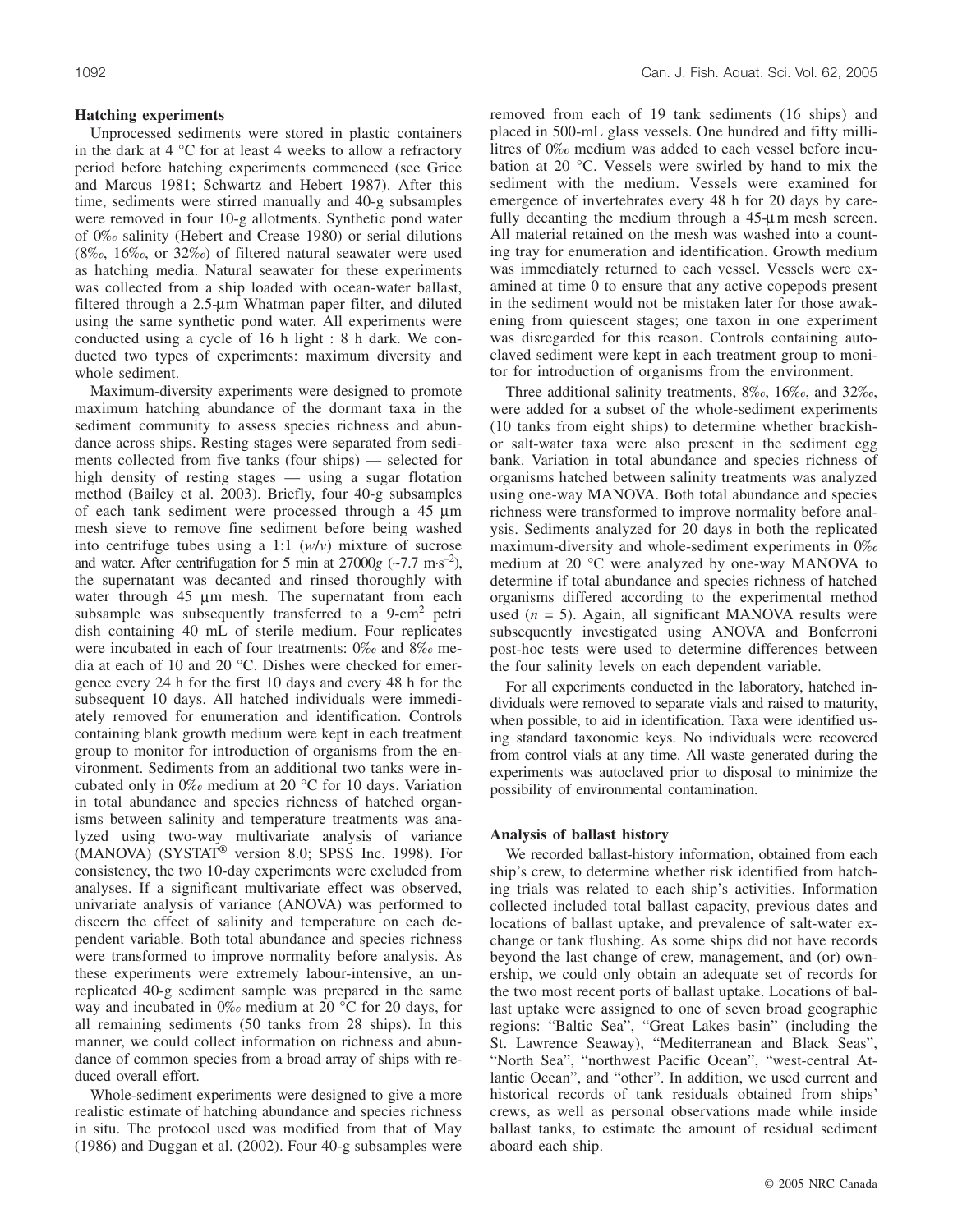Most tanks on the same ship have identical ballast histories, thus we chose to average data for these tanks to avoid pseudoreplication problems. However, we excluded data collected from six tanks, each from a different ship, because the salinity of the residual ballast water in those tanks could not be explained by the ballast history provided by the crew. Averaging tanks for this truncated data set was further justified by separate paired *t* tests of residual-water salinity and resting-stage density, each of which showed no significant difference between paired tanks within ships. Stepwise multiple regression was used to determine if any of the continuous ballast history variables (i.e., residual-water salinity, total ballast capacity, volume of residual sediment, and month of last ballast uptake) were important predictor variables of resting-stage density or total abundance of hatched invertebrates. Subsequently, analysis of covariance was used to investigate the relationships between both egg density and total abundance hatched and previous regions of ballast uptake. Again, only total abundances of hatched invertebrates in 0‰ medium at 20 °C during maximum-diversity experiments were used for analysis, as this was our most comprehensive data set. Dependent and independent variables were transformed when necessary to improve normality prior to analysis.

#### **Estimation of propagule pressure**

We calculated the number of viable dormant propagules,  $\pi_{\omega}$  carried by any ship as

$$
(1) \qquad \pi_{\varphi} = \delta \varphi \tau
$$

where  $\delta$  is the density of resting stages per tonne of sediment for that vessel,  $\varphi$  is the proportion of resting stages that are viable, and  $\tau$  is the amount of sediment in tonnes aboard the vessel. We calculated propagule pressure for the 34 ships analyzed in the maximum-diversity experiments above, using parameter values generated in 0‰ medium at 20 °C. To deduce the number of viable NIS propagules carried,  $\pi$ <sub>*v*</sub>, we added a term, ν, to indicate the proportion of viable propagules that are considered nonindigenous to the receiving area:

$$
(2) \qquad \pi_{\mu} = \delta \varphi \tau v
$$

where v is the product of the number of nonindigenous individuals divided by the total number of individuals. The method of maximum likelihood coupled with parametric bootstrapping techniques (Efron and Tibshirani 1998) was used to estimate the mean and confidence limits for the number of resting stages of NIS carried by NOBOB ships (*X*), when present, using a log-likelihood function for an exponential distribution (eq. 3), after removal of one outlier point (see Discussion):

(3) 
$$
l(\omega|X) = \sum_{i}^{n} (\ln \omega - \omega x_i)
$$

where  $\omega = 3.39064 \times 10^{-6}$  is the estimate when eq. 3 is maximized.

To determine the total number of species associated with NOBOB ships deballasting in the Great Lakes annually, we conducted a Monte Carlo simulation of the cumulative number of non-redundant species (i.e., not identified from a previously selected ship) as a function of the number of ships sampled, using data generated from both maximum-diversity and whole-sediment experiments. We randomly selected samples of incremental size, from 1 to 36 ships, without replacement. This procedure was repeated for 500 bootstrap iterations, with the average and standard error of the cumulative number of non-redundant species calculated. A species– area curve was fitted as an asymptotic (i.e., hyperbolic) curve to the average of the iterations using STATISTICA® version 5.5 (StatSoft Inc. 2000) after preliminary inspection of the data. We used least-squares loss functions and Hooke– Jeeves/quasi-Newton root-solving methods (Hooke and Jeeves 1961) to build the nonlinear model describing the number of non-redundant species as

(4) 
$$
y = \frac{\alpha \beta x^{\theta}}{1 + \beta x^{\theta}}
$$

where  $\gamma$  is the mean cumulative number of non-redundant species, *x* is the number of ships sampled, and  $\alpha$ ,  $\beta$ , and  $\theta$ are estimated parameters. Species–area curves were developed separately for species considered indigenous and nonindigenous to the Great Lakes. Although most concern currently centres on the latter group, it is possible that in the case of some species in the former group, intraspecific genetic invasions may occur. Finally, we extrapolated the species– area curves to 250 ships, which is typical of the number of multiport NOBOB ships deballasting in the Great Lakes in any given year (Colautti et al. 2003).

## **Results**

The amount of residual ballast sediment ranged from <1 to 65 t per ship, with an average of 14 t. Spatial variation in community composition in tanks within ships was significantly lower than that in tanks between ships, with mean Sorensen's coefficients of 0.35 and 0.25, respectively (Mann-Whitney  $U$  test,  $p < 0.05$ ; Fig. 1). In contrast, ships sampled on two occasions showed significant temporal variation in community composition, as Sorensen's coefficients for tanks on repeatedly sampled ships were not significantly different from those of 1000 randomly selected pairs of tanks between ships (Mann–Whitney  $U$  test,  $p > 0.05$ ; see Fig. 1).

The density of invertebrate resting stages in ship sediments had a lognormal distribution, ranging from  $4.0 \times 10^4$ to 9.1  $\times$  10<sup>7</sup> resting stages t<sup>-1</sup> (median and mean values of 7.2  $\times$  10<sup>5</sup> t<sup>-1</sup> and 3.6  $\times$  10<sup>6</sup> t<sup>-1</sup>, respectively). Taxonomic identifications, based upon resting-stage morphology, were made for 12 groups in the sediments (see Table 1). Clearly, total species richness was underestimated, as many resting stages could not be differentiated beyond genus, while other, smaller taxa (e.g., Dicranophoridae) may have been overlooked. Diapausing eggs of rotifers, particularly *Brachionus* species, dominated (77.9%) resting-stage abundance. This pattern was influenced by one ship with an extremely high density of diapausing eggs of *Brachionus* spp. (65.3% of resting-stage abundance for all ships), although the general pattern was the same even if that ship was excluded.

Sufficient quantities of sediment for laboratory experiments were lacking for three ships, limiting assessments to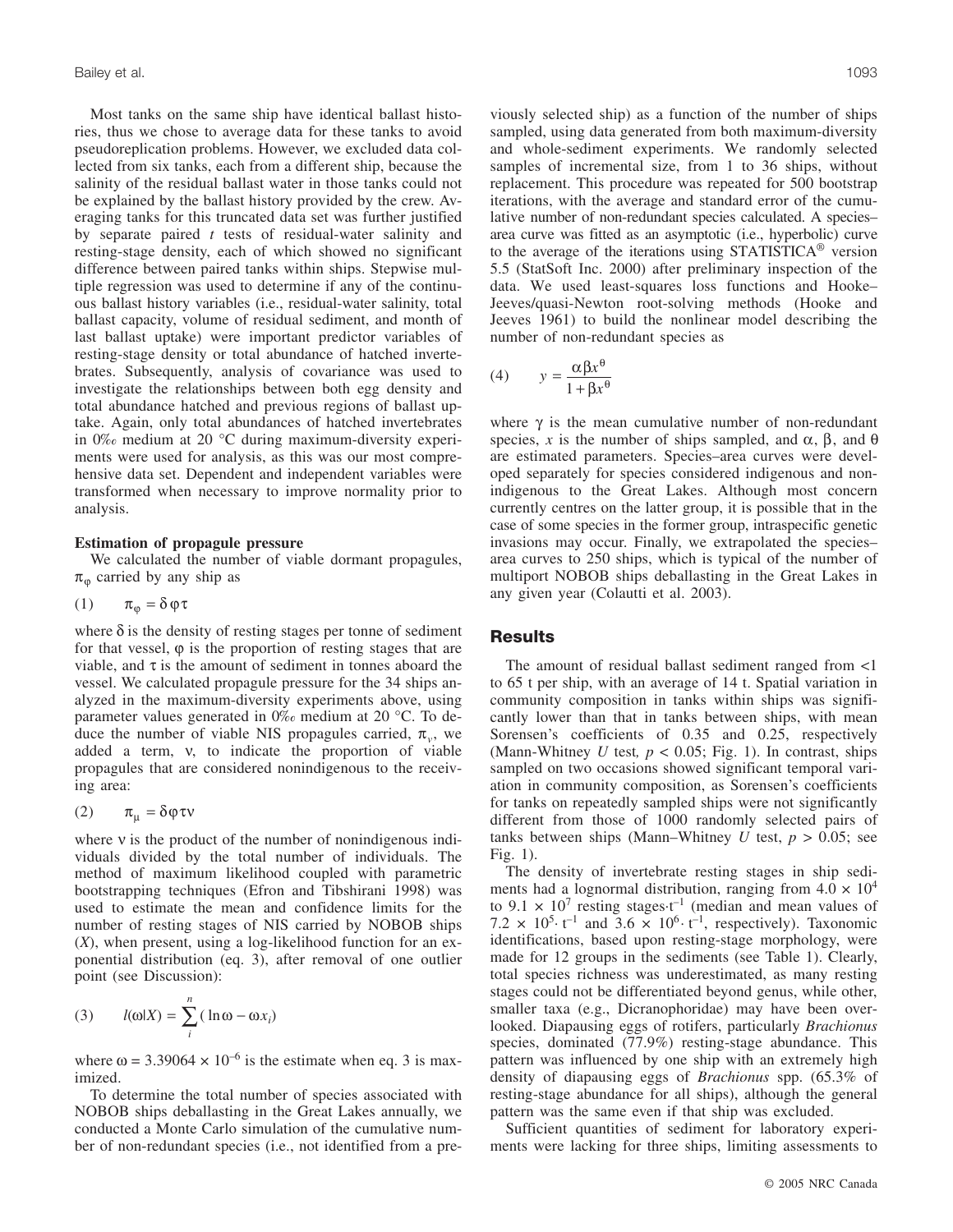**Fig. 1.** Sorensen's coefficients of similarity (mean ± standard error) for tanks within ships  $(n = 17)$ , tanks on ships sampled repeatedly  $(n = 10)$ , and tanks between ships  $(n = 1000)$ . Between-ship pairs were selected randomly from a possible 47 tanks on 29 ships.

 $0.5$ Sorensen's coefficient of similarity  $0.4$  $0.3$  $0.2$  $0.1$  $0.0$ 

Within ships Repeated ships Between ships

|                       | Percent occurrence | Percent abundance |
|-----------------------|--------------------|-------------------|
| <b>Rotifera</b>       | 100                | 77.9              |
| Asplanchna spp.       | 66.7               | 1.0               |
| Brachionus spp.       | 97.4               | 76.2              |
| Conochilus spp.       | 5.1                | $<$ 1             |
| Filinia spp.          | 48.2               | $<$ 1             |
| <i>Synchaeta</i> spp. | 5.1                | $<$ 1             |
| <b>Bryozoa</b>        | 61.5               | $<$ 1             |
| Anomopoda             | 76.9               | 9.3               |
| Bosmina spp.          | 51.3               | $<$ 1             |
| Chydoridae            | 5.1                | $<$ 1             |
| Daphnia spp.          | 46.2               | 7.9               |
| Moina spp.            | 25.6               | $<$ 1             |
| <b>Ctenopoda</b>      | 2.6                | $\leq$ 1          |
| Diaphanosoma spp.     | 2.6                | $<$ 1             |
| Copepoda              | 76.9               | 2.6               |
| <b>Indeterminate</b>  | 100                | 9.8               |

**Table 1.** Percent occurrence and abundance of resting stages collected from 39 ships by taxon, arranged phylogenetically.

**Note:** Values in boldface type are total values by taxon.

**Table 2.** Species hatched from diapausing eggs in residual ballast sediment that are considered nonindigenous to the Great Lakes.

|                                    | Occurrence <sup><math>a</math></sup> | Abundance $^b$ | Habitat match? <sup>c</sup> |
|------------------------------------|--------------------------------------|----------------|-----------------------------|
| Daphnia magna <sup>d</sup>         | $\overline{4}$                       | 6              | Yes                         |
| Filinia passa <sup>d</sup>         | 4                                    | 3.5            | Yes                         |
| Brachionus leydigi <sup>d</sup>    | 4                                    | 3              | Yes                         |
| Filinia cornuta <sup>d</sup>       | 3                                    | 3              | Yes                         |
| Asplanchna girodi <sup>d</sup>     | 2                                    |                | Yes                         |
| Cephalodella sterea <sup>d</sup>   |                                      | 4.75           | Yes                         |
| Bosmina maritima <sup>e</sup>      |                                      | $\overline{2}$ | Yes                         |
| Diaphanosoma orghidani             |                                      | 1.25           | Yes                         |
| Brachionus forficula               |                                      | 1              | Yes                         |
| Brachionus nilsoni <sup>d</sup>    |                                      |                | Yes                         |
| Conochilus coenobasis <sup>d</sup> |                                      | 0.5            | Yes                         |
| Diaphanosoma mongolianum           |                                      | 0.5            | Yes                         |
| Cephalodella cf. stenroosi         |                                      | 0.3            | Yes                         |
| Alona rustica                      |                                      | 0.25           | Yes                         |
| Brachionus bennini <sup>d</sup>    |                                      | 0.25           | Yes                         |
| Brachionus diversicornis           |                                      | 0.25           | Yes                         |
| Diaphanosoma sarsi                 |                                      | 0.25           | Yes                         |
| Hexarthra intermedia <sup>d</sup>  |                                      | 0.25           | Yes                         |
| Moina affinis <sup>f</sup>         |                                      | na             | Yes                         |
| Synchaeta baltica                  |                                      | 2.75           | N <sub>0</sub>              |
| Synchaeta bacillifera              |                                      | 2.25           | N <sub>0</sub>              |
| Evadne nordmanni <sup>d</sup>      |                                      | 0.5            | N <sub>0</sub>              |
| Pleopis polyphemoides <sup>8</sup> |                                      | na             | No                          |

**Note:** Species are listed in order of decreasing risk, according to propagule pressure and suitability of habitat. *<sup>a</sup>*

The number of ships from which the species was collected (out of a possible 35).

*b* The cumulative mean number of individuals that emerged from 40-g sediment samples from all ships on which that species was found (na, not applicable). *<sup>c</sup>*

Species hatched in 0‰ medium during laboratory experiments were considered a match for the habitat in the Great Lakes.

Species with a broad geographic distribution.

*e* Species already established in the Great Lakes.

*f* From Bailey et al. (2003).

<sup>g</sup>S. Bailey, unpublished data.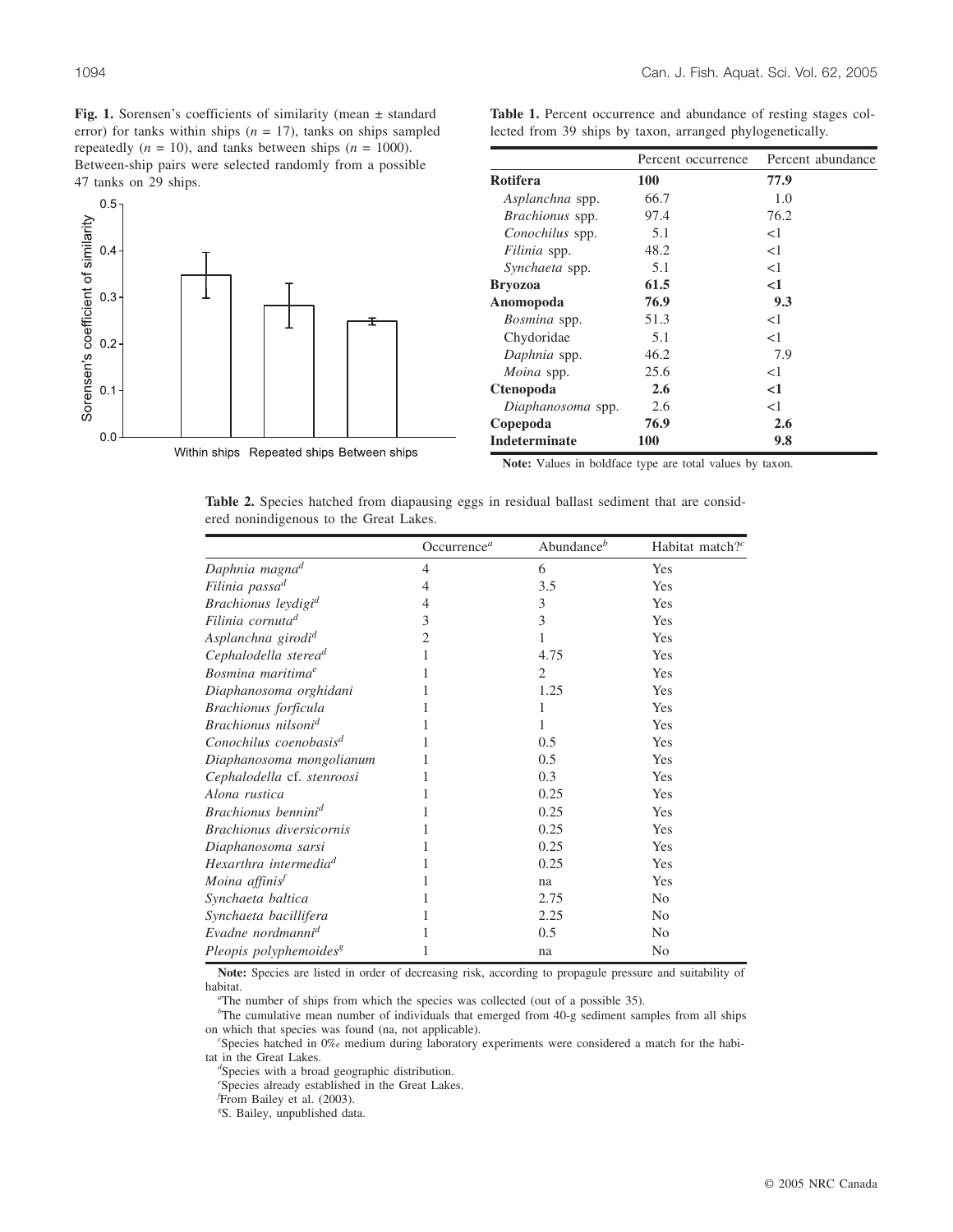**Fig. 2.** Box plots of (*a*) total abundance and (*b*) species richness of organisms hatched from residual sediments of five ballast tanks during the replicated maximum-diversity experiments, according to salinity and temperature. Note the difference in scale for each *y* axis.



density of resting stages. For the remaining 36 ships, we hatched 76 distinct taxa. Twenty-one NIS were identified, consisting of 14 rotifers and 7 cladocerans (Table 2). One NIS identified in this study, *Bosmina maritima*, has already become established in the Great Lakes. Both the total abundance and the frequency of occurrence of NIS were low compared with species considered native to the Great Lakes (see Appendix A).

In the maximum-diversity experiments, 59 taxa were hatched in the replicated trials, although this number may be conservative, owing to the presence of unidentifiable juvenile invertebrates. Species richness ranged from 0 to 20 taxa per sediment, with a median value of 3. Thirteen additional unique taxa, of 45 in total, were identified from the 50 unreplicated maximum-diversity trials. All taxa were hatched from true diapausing stages; no quiescent copepodids were recovered by this method. The rotifer *Synchaeta bacillifera* and the cladoceran *Evadne nordmanni* were the only organisms that hatched exclusively in brackish water. Rotifers were the most species-rich group, comprising 75% of all species hatched. Cladocerans were the second richest taxon, representing 23% of hatched species. Copepod nauplii were hatched from 14 sediments, though they could not be identified to the species level and were considered one taxon in

**Fig. 3.** Box plots of (*a*) total abundance and (*b*) species richness of organisms hatched from residual sediments of eight ballast tanks during the whole-sediment experiments. In all treatments, organisms were incubated at 20 °C. Note the difference in scale for each *y* axis.



consequence. Of the organisms hatched, the 0‰, 20 °C treatment group had both the highest abundance and greatest species richness, followed by the 0‰, 10 °C treatment group (Fig. 2). Both total abundance and species richness were significantly affected by experimental temperature and salinity (MANOVA,  $p < 0.01$ ; Table 3). Univariate analyses indicated that higher salinity and lower temperature each suppressed total abundance and species richness of hatched taxa independently, and that there was no interaction effect for salinity  $\times$  temperature on either variable (ANOVA,  $p < 0.05$ ; Table 3).

In the whole-sediment experiments, 21 taxa hatched, although for six sediments, no animals emerged under any treatment regime. Three taxa, *Acanthocyclops robustus*, *Nitocra lacustris*, and an unidentified juvenile cyclopoid, were found as quiescent copepodids. All remaining taxa were hatched from diapausing eggs. Species richness ranged from 0 to 13 taxa per sediment, with a median value of 2. The rotifers *Synchaeta baltica* and an unidentified *Synchaeta* species and copepod nauplii were the only taxa that hatched exclusively in salt water. Rotifers and copepods were the most species-rich groups, comprising 76% and 14% of all species hatched from whole sediments, respectively. Copepod nauplii hatched from six sediments, and were again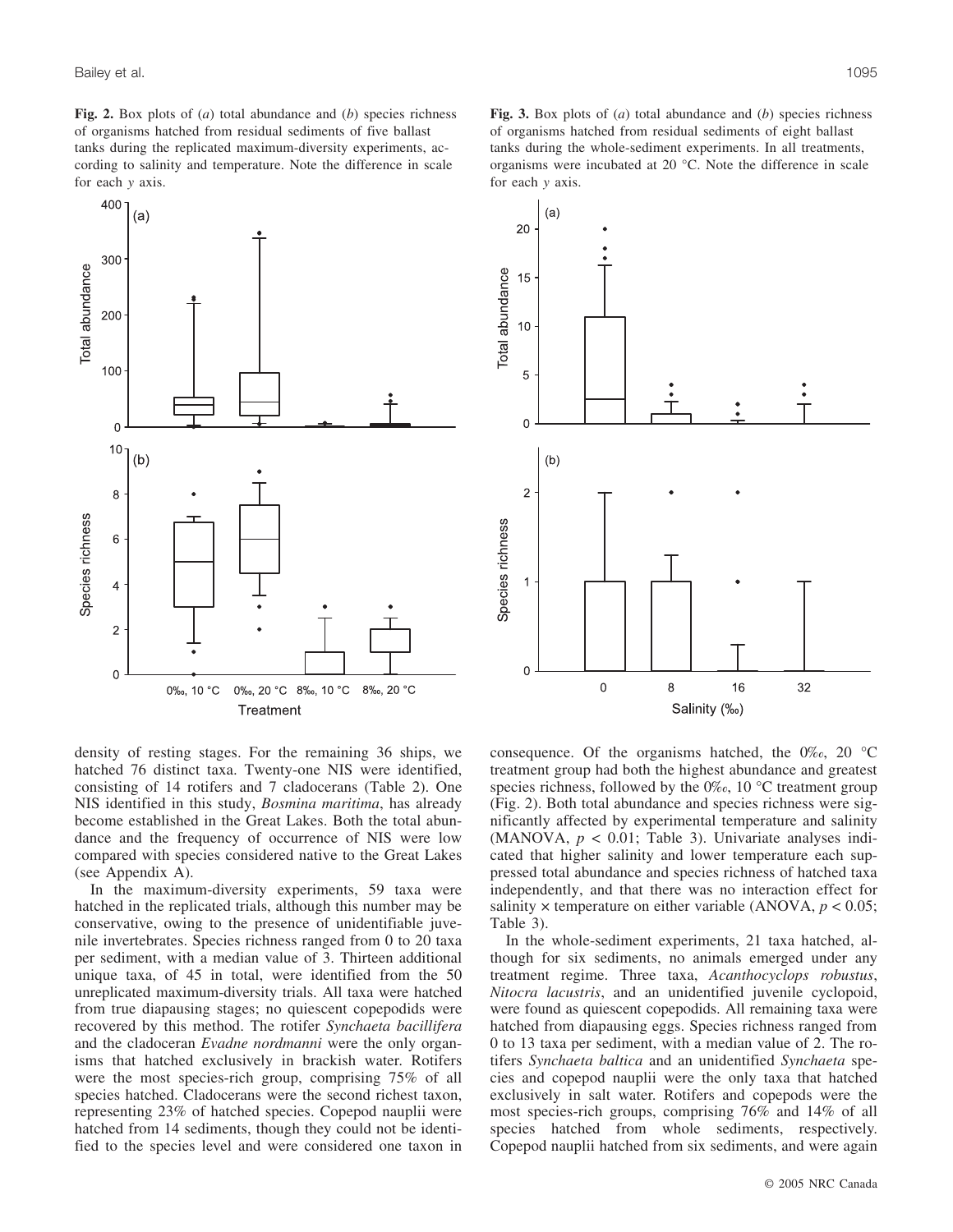| Variable                                     | Sum of squares | df   | Mean square | F      | p       |
|----------------------------------------------|----------------|------|-------------|--------|---------|
| <b>Salinity</b>                              |                |      |             |        |         |
| Univariate $F$ tests                         |                |      |             |        |         |
| Total abundance                              | 26.30          | 1    | 26.30       | 92.50  | < 0.001 |
| Error                                        | 21.32          | 75   | 0.28        |        |         |
| Species richness                             | 5.07           | 1    | 5.07        | 125.89 | < 0.001 |
| Error                                        | 3.02           | 75   | 0.04        |        |         |
| Multivariate test (Wilks' $\lambda = 0.36$ ) |                | 2,74 |             | 64.54  | < 0.001 |
| <b>Temperature</b>                           |                |      |             |        |         |
| Univariate $F$ tests                         |                |      |             |        |         |
| Total abundance                              | 1.76           | 1    | 1.76        | 6.20   | 0.015   |
| Error                                        | 21.32          | 75   | 0.28        |        |         |
| Species richness                             | 0.45           | 1    | 0.45        | 11.23  | 0.001   |
| Error                                        | 3.02           | 75   | 0.04        |        |         |
| Multivariate test (Wilks' $\lambda = 0.87$ ) |                | 2,74 |             | 5.55   | < 0.01  |
| <b>Interaction</b>                           |                |      |             |        |         |
| Univariate $F$ tests                         |                |      |             |        |         |
| Total abundance                              | 0.33           | 1    | 0.33        | 1.18   | 0.28    |
| Error                                        | 21.32          | 75   | 0.28        |        |         |
| Species richness                             | 0.002          | 1    | 0.002       | 0.06   | 0.82    |
| Error                                        | 3.02           | 75   | 0.04        |        |         |
| Multivariate test (Wilks' $\lambda = 0.98$ ) |                | 2,74 |             | 0.89   | 0.42    |

**Table 3.** Results of two-way multivariate analysis of variance addressing the effect of experimental temperature and salinity treatment on total abundance and species richness of the invertebrates hatched during the maximumdiversity experiments.

**Table 4.** Results of multivariate analysis of variance addressing the effect of experimental salinity treatment on total abundance and species richness of the invertebrates hatched during the whole-sediment experiments.

| Variable                                     | Sum of squares | df    |      | F     | D       |
|----------------------------------------------|----------------|-------|------|-------|---------|
| Univariate $F$ tests                         |                |       |      |       |         |
| Total abundance                              | 3.20           |       | 1.07 | 21.29 | < 0.001 |
| Error                                        | 6.22           | 124   | 0.05 |       |         |
| Species richness                             | 2.81           |       | 0.94 | 13.00 | < 0.001 |
| Error                                        | 8.94           | 124   | 0.07 |       |         |
| Multivariate test (Wilks' $\lambda = 0.58$ ) |                | 6.244 |      | 12.63 | < 0.001 |

considered a single taxon. One cladoceran, *Daphnia magna*, hatched from ephippial eggs. The experimental salinity treatment had a significant influence on total abundance and species richness of hatched invertebrates (MANOVA, *p* < 0.001; Table 4). Univariate analyses further revealed that increased salinity suppressed both total abundance and species richness (ANOVA, *p* < 0.001; Table 4). However, pairwise contrasts revealed that total abundance was significantly greater at 0‰ than for all other treatments (Bonferroni posthoc test,  $p < 0.001$ ), while species richness did not differ between the 0‰ and 8‰ treatments (Bonferroni post-hoc test,  $p > 0.05$ ; see Fig. 3). Burial in sediment significantly decreased both total abundance and species richness of hatched taxa, with  $0\% - 43\%$  of individuals hatched from isolated resting stages also emerging from buried resting stages (MANOVA,  $p < 0.001$ ; Table 5; Fig. 4). Again this effect was significant for both total abundance and species richness independently (ANOVA,  $p < 0.001$ ; Table 5).

Of the geographic regions where the most recent site of ballast uptake was located, the two dominant ones were the North Sea  $(n = 14)$  and west-central Atlantic Ocean  $(n = 8)$ . The Great Lakes basin was the most frequent penultimate source of ballast  $(n = 14)$ . Since the total abundance of hatched individuals was significantly related to the density of resting stages (linear regression,  $r^2 = 0.49$ ,  $p < 0.001$ ; Fig. 5), relationships to ballast-history variables are nearly identical and we only present results of the analysis of resting-stage density. Resting-stage density was weakly related to the salinity of residual ballast water (stepwise multiple regression,  $r^2 = 0.195$ ,  $p = 0.013$ ). All other continuous ballast history variables were found to be unimportant in relation to resting-stage density (*p* > 0.05). Furthermore, analysis of previous regions of ballast uptake showed that only the interaction between the most recent and penultimate sources of ballast was a significant determinant of resting-stage density after residual-water salinity was held as a covariate (analysis of covariance,  $p < 0.05$ ).

Incorporation of experimental values for resting-stage density and viability and sediment tonnage into our propagulepressure model (eq. 1) revealed that the distribution of the number of viable resting stages per ship is right-skewed (mean and median numbers  $9.8 \times 10^6$  and  $1.4 \times 10^6$ , respectively; Fig. 6). Resting stages recovered from sediments of six ships (17.5%) could not be induced to hatch in the labo-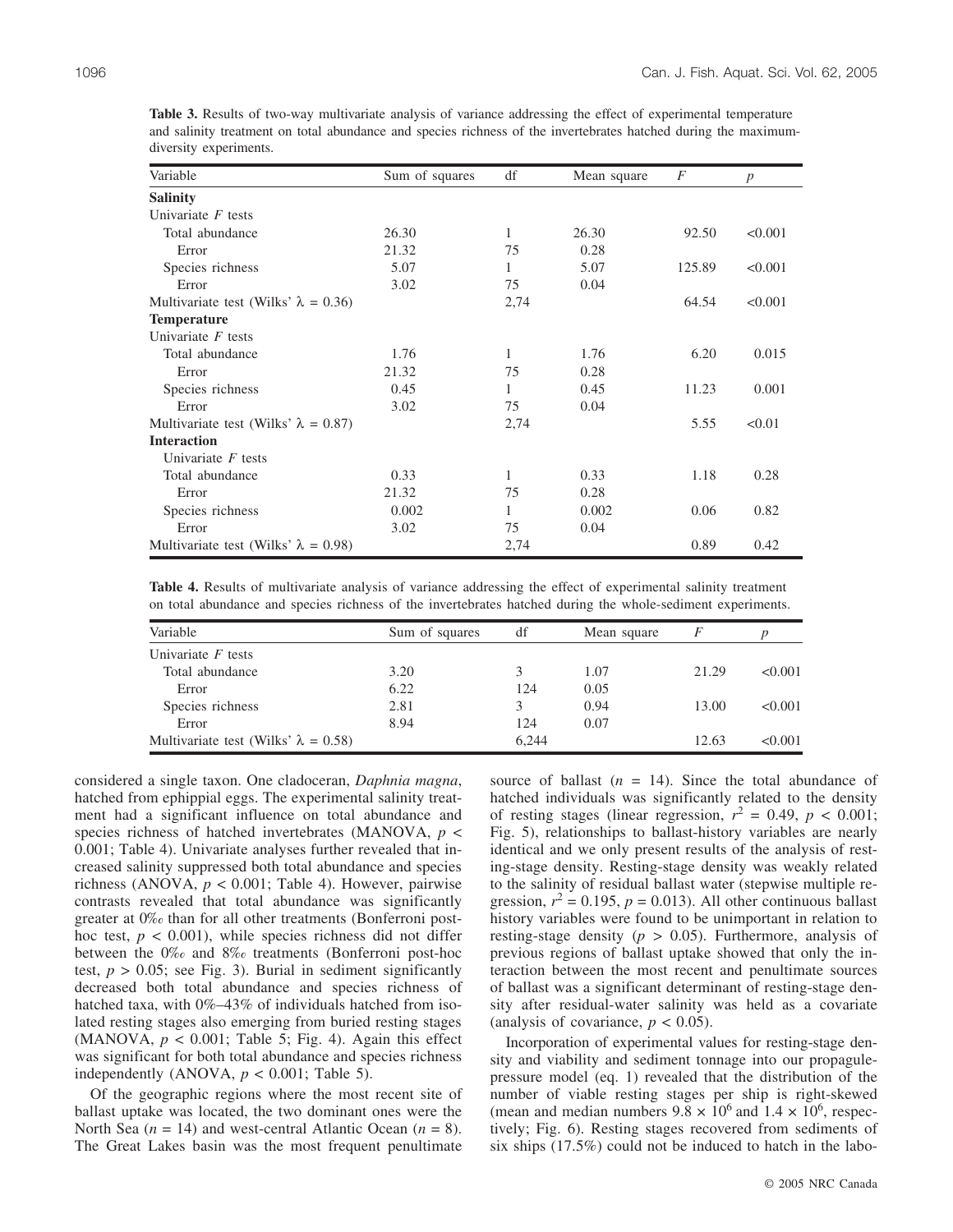| Variable                                     | Sum of squares | df   | Mean square | F      | p       |
|----------------------------------------------|----------------|------|-------------|--------|---------|
| Univariate $F$ tests                         |                |      |             |        |         |
| Total abundance                              | 6.22           |      | 6.22        | 29.10  | < 0.001 |
| Error                                        | 8.97           | 42   | 0.21        |        |         |
| Species richness                             | 15.07          |      | 15.07       | 128.40 | < 0.001 |
| Error                                        | 4.93           | 42   | 0.12        |        |         |
| Multivariate test (Wilks' $\lambda = 0.23$ ) |                | 2.41 |             | 69.71  | < 0.001 |
|                                              |                |      |             |        |         |

**Table 5.** Results of multivariate analysis of variance addressing the effect of experimental method on total abundance and species richness of the invertebrates hatched.

**Note:** Maximum-diversity (isolated resting stages) and whole-sediment (buried resting stages) experiments are described in detail in Methods.

**Fig. 4.** (*a*) Total abundance and (*b*) species richness (mean  $\pm$ standard error) of organisms hatched from residual sediments from five ballast tanks in whole-sediment (buried) and maximum-diversity (isolated) experiments. All replicates were incubated in 0‰ growth medium at 20 °C. Note the difference in scale for each *y* axis.



ratory under any conditions, and were apparently nonviable. Thirty-two percent of ships sampled carried viable resting stages of NIS, at a mean density of  $3.0 \times 10^5$ , estimated from a fitted exponential distribution (95% confidence interval:  $1.3 \times 10^5$  to  $4.9 \times 10^5$ ; Fig. 6). The nonlinear model generated to predict the number of non-redundant species transported in residual sediments fit the data robustly  $(r^2 =$ 0.99). From species–area curves we predict that up to 150 invertebrate species, including 52 NIS, are transported as resting stages to the Great Lakes each year (Fig. 7).

**Fig. 5.** Scatterplot of total abundance hatched versus density of resting stages. Both variables were log-transformed prior to analysis. The regression line is  $y = 0.89x + 1.22$ .



## **Discussion**

Propagule pressure is emerging as an important factor in the prediction of invasion success in both aquatic and terrestrial environments (e.g., Grevstad 1999; Forsyth and Duncan 2001; Drake and Lodge 2004). The propagule-pressure hypothesis states that invasion success is directly related to introduction effort. Our results indicate that the average NOBOB ship entering the Great Lakes carries about 9.8 ×  $10<sup>6</sup>$  viable, dormant propagules in residual sediment, one order of magnitude more than the number of live freshwater propagules estimated to be carried in residual ballast water (MacIsaac et al. 2002). In previous studies of ballast-water taxa, the proportion of propagules that are nonindigenous to the receiving area has not been described; we suggest that the actual risk posed by resting stages is much lower than the above numbers indicate, as only  $\approx 2.5\%$  of viable resting stages are NIS (i.e.,  $2.2 \times 10^5$ ). However, considering that approximately 250 NOBOB ships engage in multiport activities on the Great Lakes each year (Colautti et al. 2003), the expected number of ships entering the system carrying dormant resting stages of NIS is 81 (standard deviation = 7.4), or  $2.4 \times 10^{7}$  resting stages of NIS per year. Furthermore, this study recorded one extreme event, a single ship carrying 4.5  $\times$  10<sup>6</sup> resting stages, which was excluded when calculating the population mean to allow for application of maximum-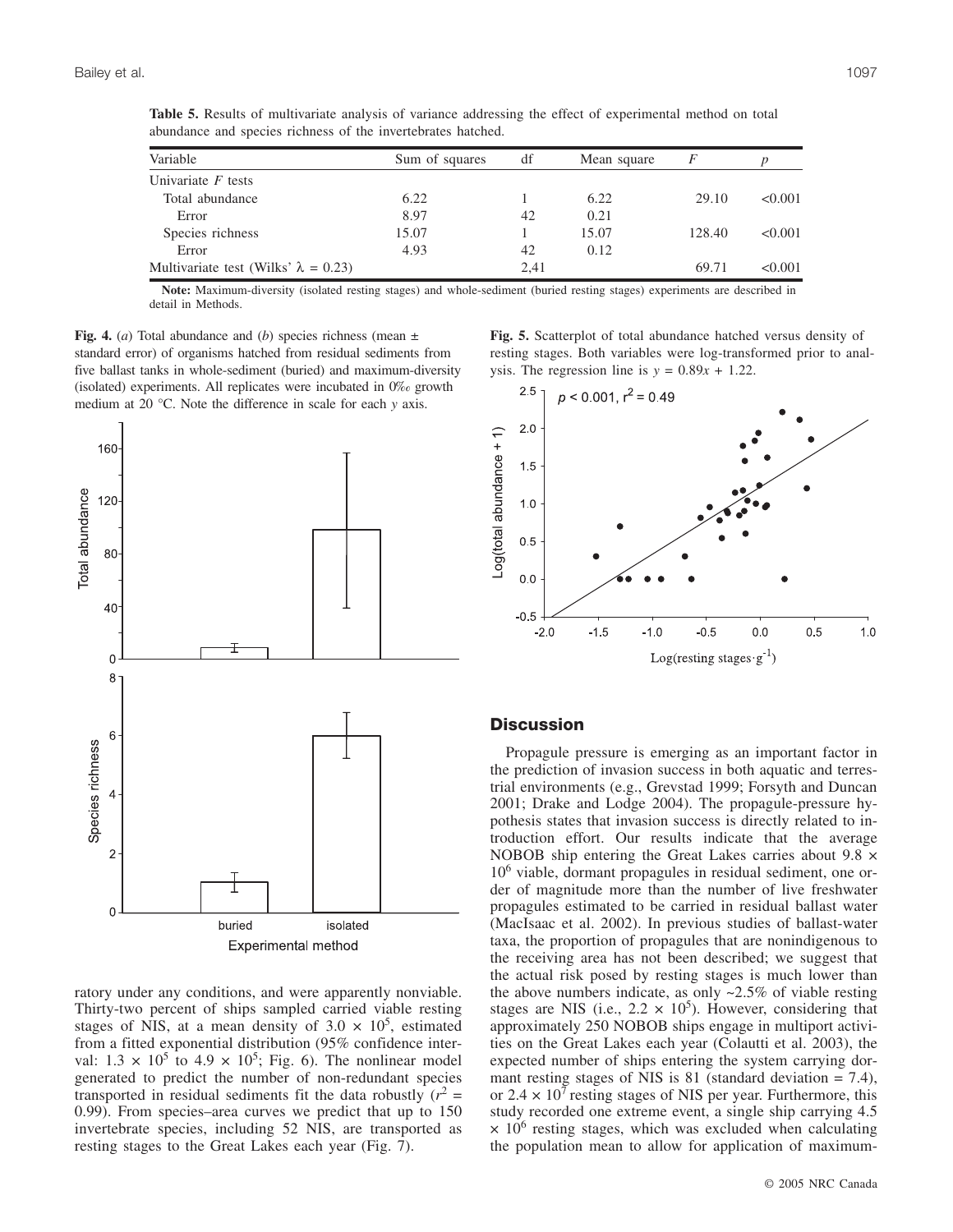**Fig. 6.** Numbers of viable resting stages transported in sediments of 34 ships designated "no ballast on board" (NOBOB). Solid bars denote egg-density distribution for all taxa; open bars represent only those species considered non-indigenous to the Great Lakes.



likelihood estimation. Rare events can be very important in biological invasions (e.g., Lewis 1997), so even though we did not use this value in our propagule-pressure calculations, its biological significance should not be overlooked. In a management context, identification of the very small number of vessels transporting large egg banks should be a priority.

Our Monte Carlo simulation indicates that resting stages of 150 species are likely transported to the Great Lakes each year in NOBOB sediments, and of these 52 are NIS. To date, 23 NIS have been recorded from residual ballast sediments. Four of these taxa (17%) are brackish-/salt-water species (*E. nordmanni*, *Pleopis polyphemoides*, *S. bacillifera*, and *S. baltica*) that probably would not survive if introduced to the Great Lakes. One freshwater species, *B. maritima*, is already established in the Great Lakes, possibly owing to transfer in freshwater ballast (De Melo and Hebert 1994). The remaining 18 taxa consist exclusively of rotifers (67%) and cladocerans (33%), and all appear capable of surviving abiotic conditions in the Great Lakes. According to the propagule-pressure hypothesis, *D. magna* should have the greatest opportunity to invade the Great Lakes considering that it had the highest frequency and abundance of propagules of NIS. This species has not been recorded in the Great Lakes to date despite having a broad global distribution. Its large body size may predispose it to size-selective predation by planktivorous fishes (Boersma et al. 1999), reducing its likelihood of successful establishment even if introduced to the lakes in large inocula. Interestingly, the next five highest risk NIS (*Brachionus leydigi*, *Filinia passa*, *Filinia cornuta*, *Asplanchna girodi*, and *Cephalodella sterea*), and indeed over half the list of NIS, also possess broad global distributions, yet none have been reported from the Great Lakes. The remaining species  $(\sim 25\%)$  are almost entirely restricted to the Palaearctic and Oriental biogeographic regions, possibly reflecting current trade patterns of NOBOB ships. To date, no NIS of rotifers have been recorded from the Great Lakes, although Gray et al. (2005) recorded one species from Lake Erie whose status remains uncertain. Our hatching studies suggest that rotifers should present the pre-





dominant invasion risk to the Great Lakes. Alternatively, the lack of reported invasions by this group may indicate that resting stages contained in residual sediments are a weak or emerging vector. It is not clear whether copepods also represent an invasion threat via NOBOB ships, as we were unable to ascertain the species of any of the naupliar stages that hatched from diapausing eggs contained in ballast sediments.

In total, we identified 76 distinct taxa from resting stages in residual sediment, with nearly the entire assemblage representing planktonic freshwater species, particularly rotifers (e.g., *Brachionus* spp., *Keratella* spp., *Polyarthra* spp.). This may be an indication that resting stages are deposited directly into ballast tanks by reproductive females drawn in with ballast water rather than being brought in with disturbed sediments. In addition, rotifers of the genus *Brachionus* were the most common and abundant species in this study. This could be because ballast was taken in areas — such as the lower Rhine River — where *Brachionus* species dominate the planktonic community (van Dijk and van Zanten 1995). However, the predominantly freshwater *Brachionus* species are minor components of other ballast-loading regions, such as the Baltic Sea (Viitasalo et al. 1995; M. Simm and A. Põllumäe, Estonian Marine Institute, Viljandi mnt. 18B, 11216 Tallinn, personal communication), and presumably also of coastal areas with high salinity. Thus, the ubiquitous occurrence of these species may be due to enhanced survivability within ballast tanks associated with a broad salinity tolerance (see Bailey et al. 2004). Although 73% of species encountered during this study are considered native to the Great Lakes and do not appear to represent an invasion risk, there is potential for cryptic invasions through genetic introgression if novel genotypes are introduced from ports in other parts of the world (e.g., Saltonstall 2002; Turon et al. 2003). Furthermore, the possibility exists that some Nearctic species (e.g., *Daphnia retrocurva*, *Brachionus havanaënsis*, and *Trichocerca multicrinis*) could be transferred from the Great Lakes to trading partners overseas.

It is important to note that our measure of propagule pressure is an estimate of the number of dormant individuals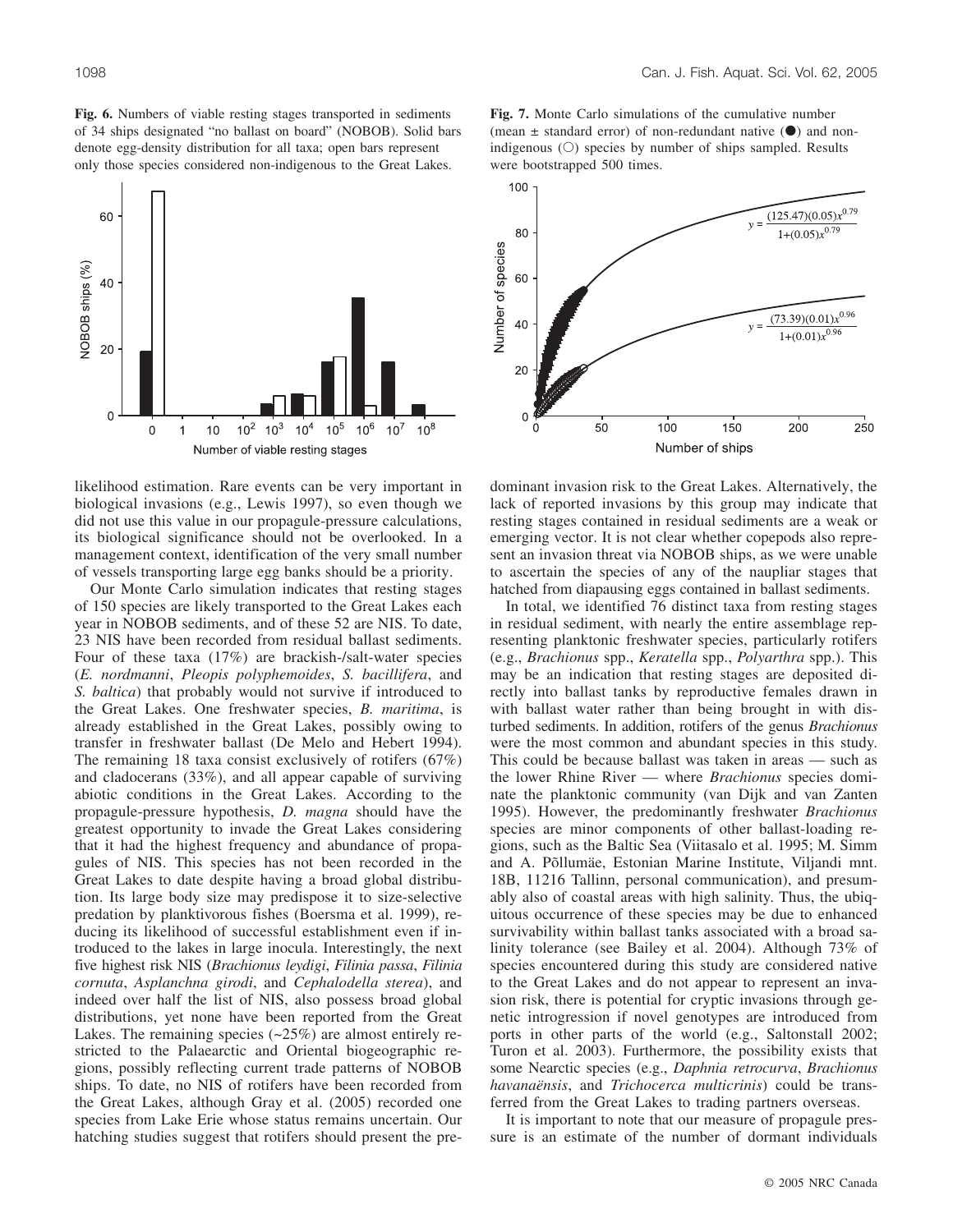transported by NOBOB vessels, rather than the number released into the system. Furthermore, heavily compacted ballast sediments may offer little opportunity for direct expulsion of resting stages from ballast tanks. Therefore, the potential for introduction of dormant NIS in residual sediments is greatest if resting stages are stimulated to hatch inside the ballast tanks of multiport NOBOB ships, prior to ballast discharge elsewhere on the Great Lakes (Bailey et al. 2003). Our measures of viability and species richness may not reflect actual hatch rates inside ballast tanks of operational ships, as all of these experiments were conducted in the laboratory under conditions designed to induce hatching. It is to be expected that a large proportion of resting stages will not hatch within ballast tanks because they do not receive the requisite cues for termination of diapause. Although ballast tanks are typically dark, hatching success should not be greatly impacted, as previous work has demonstrated that light is not always an essential cue for hatching (Bailey et al. 2003). Instead, the greatest impediment to hatching may come from burial. For example, fewer than 50% of resting stages hatched during our laboratory experiments when buried in sediment 2 cm thick, compared with an average of 20% of those isolated from sediment. Thus, the propagule pressure estimated in this study should be considered a maximum value, with the number of propagules available for introduction from resting stages being at least one order of magnitude lower than that being transported (i.e.,  $\sim 4.2 \times 10^4$  resting stages of NIS).

Even if only a small number of resting stages receive hatching cues, it is theoretically possible that these individuals could develop a substantial population within ballast tanks before ballast discharge occurs (see Bailey et al. 2003). All rotifers and cladocerans in this study are capable of parthenogenetic reproduction and all have short, multivoltine life cycles, both of which facilitate rapid population growth during warm summer months. Both hatch rate and subsequent population growth rate are affected by temperature (Ruttner-Kolisko 1974; Allan 1976). Thus, season could also influence the invasion risk posed by vessels, all else being equal. In terms of the multiport NOBOB ship on the Great Lakes, we expect that the invasion risk would be greatest during late summer, when temperatures are highest.

#### **Can risk be related to ballast history?**

Our results suggest that the biological composition of tank contents varies through time, as Sorensen's coefficients for repeated ship samples were only marginally higher than that for pairs of tanks from different ships. Ballast-history information may be useful for determining differences in community composition. Although resting-stage density was significantly related to the salinity of residual ballast water, it could only explain ~20% of the variability and thus would not be a particularly informative tool for making management decisions; high salinities may simply reflect a low occurrence of freshwater taxa in the region of ballast uptake. However, there may be some predictive value in performing a risk analysis of ballast source regions. Although we could not deduce which geographic regions pose a "high risk" statistically, the significance of the interaction between previous areas of ballast uptake may be an indicator that sediment is retained in ballast tanks from numerous ballast events. In terms of risk of NIS introduction to the Great Lakes, ships loading ballast at ports in the Mediterranean and Black seas, northwest Pacific and west-central Atlantic oceans, and regions classified as "other" appear to pose a minimal risk because these areas are predominantly saline. By contrast, ships loading ballast in the Baltic Sea or North Sea may pose a relatively higher risk, owing to the occurrence of freshwater ports in these regions. In our study, 7 of the 12 ships carrying NIS had last loaded ballast at ports in the North Sea, while 3 did so in the Baltic Sea, supporting the hypothesis that these two areas are important donors of NIS to the Great Lakes (Ricciardi and MacIsaac 2000; MacIsaac et al. 2001; Holeck et al. 2004).

While we have described the propagule supply of resting stages associated with NOBOB ships in the transportation stage, measurement error associated with any parameters in the propagule-pressure model could have significant consequences, and caution must be used in interpreting these data. Furthermore, we can make only preliminary estimations of the subsequent success of NIS carried as resting stages at the introduction and establishment stages of the invasion process. Ongoing in-situ studies should help further refine the risks associated with release of propagules from NOBOB vessels by assessing hatch rates of invertebrate resting stages from ballast sediments under operational conditions.

#### **Acknowledgements**

We thank D. Gray, C. Rixon, and C. van Overdijk for field and laboratory support, and C. Jerde, J. Muirhead, G. Paterson, Dr. A. Potapov, and Dr. M. Weis for assistance with data analysis. The Shipping Federation of Canada, ship agents, masters, officers, and crew were very cooperative throughout sample collection. Financial support from an Industrial Postgraduate Scholarship from the Natural Sciences and Engineering Research Council of Canada in partnership with the Shipping Federation of Canada, an Ontario Graduate Scholarship to S.A.B., and an Invasive Species Research Chair from the Department of Fisheries and Oceans to H.J.M. is gratefully acknowledged. This work was conducted under the multi-institutional Great Lakes NOBOB Project funded by the Great Lakes Protection Fund, the National Oceanic and Atmospheric Administration (NOAA), the US Environmental Protection Agency, and the U.S. Coast Guard. The project was co-managed by the Cooperative Institute of Limnology and Ecosystems Research and the NOAA Great Lakes Environmental Research Laboratory and sponsored under cooperative agreement NA17RJ1225 from the NOAA Office of Oceanic and Atmospheric Research.

## **References**

- Allan, J.D. 1976. Life history patterns in zooplankton. Am. Nat. **110**: 165–180.
- Bailey, S.A., Duggan, I.C., van Overdijk, C.D.A., Jenkins, P.T., and MacIsaac, H.J. 2003. Viability of invertebrate diapausing eggs collected from residual ballast sediment. Limnol. Oceanogr. **48**: 1701–1710.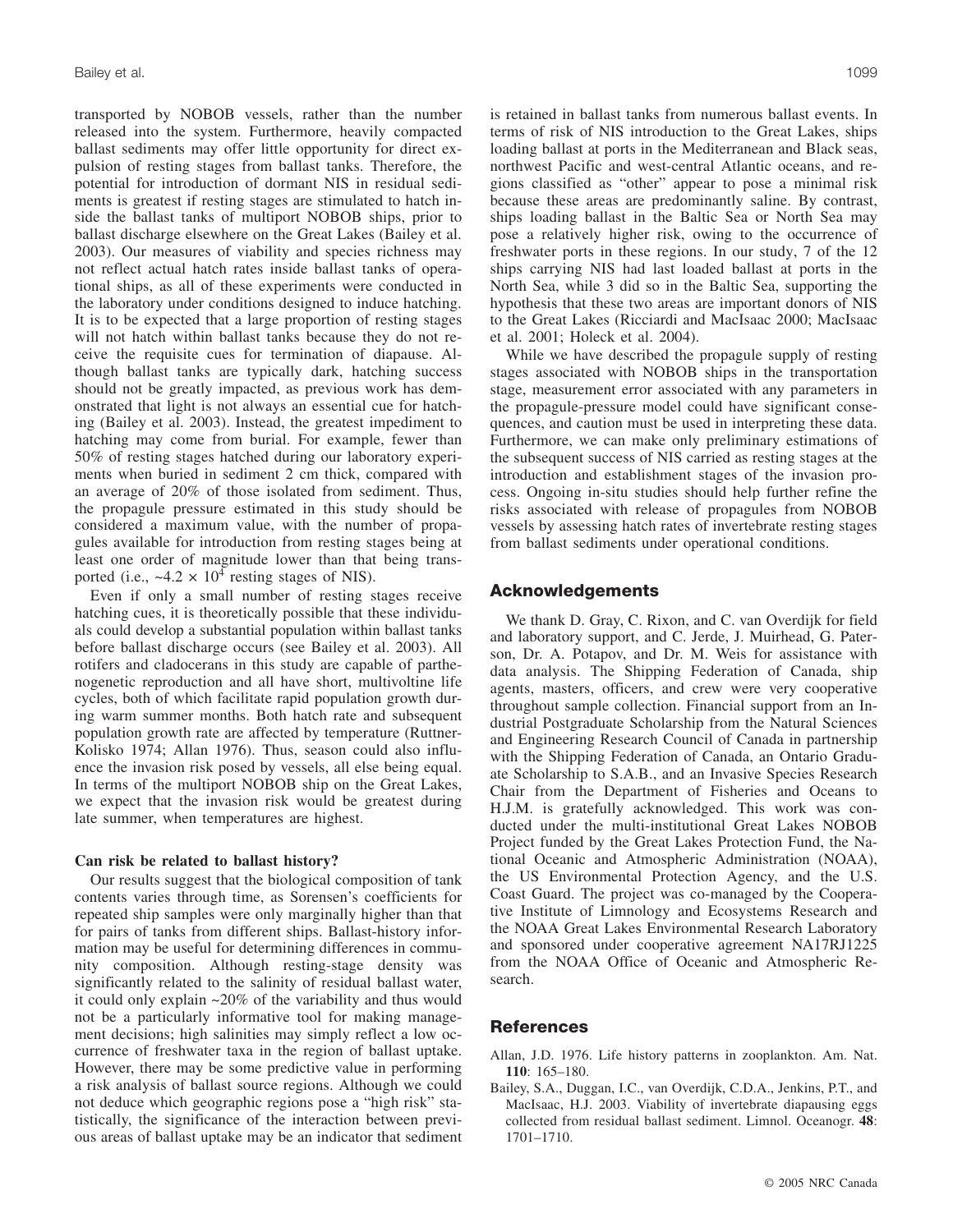- Bailey, S.A., Duggan, I.C., van Overdijk, C.D.A., Johengen, T.H., Reid, D.F., and MacIsaac, H.J. 2004. Salinity tolerance of diapausing eggs of freshwater zooplankton. Freshw. Biol. **49**: 286–295.
- Boersma, M., De Meester, L., and Spaak, P. 1999. Environmental stress and local adaptation in *Daphnia magna*. Limnol. Oceanogr. **44**: 393–402.
- Brönmark, C., and Hansson, L. 2002. Environmental issues in lakes and ponds: current state and perspectives. Environ. Conserv. **29**: 290–306.
- Burgess, R. 2001. An improved protocol for separating meiofauna from sediments using colloidal silica sols. Mar. Ecol. Prog. Ser. **214**: 161–165.
- Cáceres, C.E. 1997. Dormancy in invertebrates. Invertebr. Biol. **116**: 371–383.
- Colautti, R.I., and MacIsaac, H.J. 2004. A neutral terminology for defining invasive species. Divers. Distrib. **10**:135–141.
- Colautti, R.I., Niimi, A.J., van Overdijk, C.D.A., Mills, E.L., Holeck, K., and MacIsaac, H.J. 2003. Spatial and temporal analysis of transoceanic shipping vectors to the Great Lakes. *In* Invasive species: vectors and management strategies. *Edited by* G.M. Ruiz and J.T. Carlton. Island Press, Washington, D.C. pp. 227–246.
- Colautti, R.I., Bailey, S.A., van Overdijk, C.D.A, Amundsen, K., and MacIsaac, H.J. 2005. Characterised and projected costs of nonindigenous species in Canada. Biol. Invasions, **7**(6). In press.
- De Melo, R., and Hebert, P.D.N. 1994. A taxonomic reevaluation of North American Bosminidae. Can. J. Zool. **72**: 1808–1825.
- Dodson, S.I., and Frey, D.G. 2001. Cladocera and other Branchiopoda. *In* Ecology and classification of North American freshwater invertebrates. 2nd ed. *Edited by* J.H. Thorp and A.P. Covich. Academic Press, San Diego. pp. 850–914.
- Drake, J.M., and Lodge, D.M. 2004. Global hot spots of biological invasions: evaluating options for ballast-water management. Proc. R. Soc. Lond. B Biol. Sci. **271**: 575–580.
- Duggan, I.C., Green, J.D., and Shiel, R.J. 2002. Rotifer resting egg densities in lakes of different trophic state, and their assessment using emergence and egg counts. Arch. Hydrobiol. **153**: 409–420.
- Duncan, R.P., Blackburn, T.M., and Sol, D. 2003. The ecology of bird introductions. Annu. Rev. Ecol. Syst. **34**: 71–98.
- Efron, B., and Tibshirani, R.J. 1998. An introduction to the bootstrap. Monographs on statistics and applied probability No. 57. Chapman and Hall / CRC Press, Boca Raton, Fla.
- Endresen, Ø., Sørgård, E., Behrens, H.L., and Anderson, A.B. 2003. How much ballast? Ballast Water News, **14**: 6–7.
- Forsyth, D.M., and Duncan, R.P. 2001. Propagule size and the relative success of exotic ungulate and bird introductions to New Zealand. Am. Nat. **157**: 583–595.
- Gray, D.K., Bailey, S.A., Duggan, I.C., and MacIsaac, H.J. 2005. Viability of invertebrate diapausing eggs exposed to saltwater: implications for Great Lakes' ship ballast management. Biol. Invasions, **7**: 531–539.
- Grevstad, F.S. 1999. Experimental invasions using biological control introductions: the influence of release size on the chance of population establishment. Biol. Invasions, **1**: 313–323.
- Grice, G.D., and Marcus, N.H. 1981. Dormant eggs of marine copepods. Oceanogr. Mar. Biol. Annu. Rev. **19**: 125–140.
- Grigorovich, I.A., Colautti, R.I., Mills, E.L., Holeck, K., Ballert, A.G., and MacIsaac, H.J. 2003. Ballast-mediated animal introductions in the Laurentian Great Lakes: retrospective and prospective analyses. Can. J. Fish. Aquat. Sci. **60**: 740–756.
- Hairston, N.G., Jr., Perry, L.J., Bohonak, A.J., Fellows, M.Q., Kearns, C.M., and Engstrom, D.R. 1999. Population biology of a failed in-

vasion: paleolimnology of *Daphnia exilis* in upstate New York. Limnol. Oceanogr. **44**: 447–486.

- Hallegraeff, G.M., and Bolch, C.J. 1992. Transport of diatom and dinoflagellate resting spores in ships' ballast water: implications for plankton biogeography and aquaculture. J. Plankton Res. **14**: 1067–1084.
- Hamer, J.P., McCollin, T.A., and Lucas, I.A.N. 2000. Dinoflagellate cysts in ballast tank sediments: between tank variability. Mar. Pollut. Bull. **40**: 731–733.
- Hebert, P.D.N., and Crease, T.J. 1980. Clonal coexistence in *Daphnia pulex* (Leydig): another planktonic paradox. Science (Wash., D.C.), **207**: 1363–1365.
- Holeck, K.R., Mills, E.L., MacIsaac, H.J., Dochoda, M.R., Colautti, R.I., and Ricciardi, A. 2004. Bridging troubled waters: biological invasions, transoceanic shipping, and the Laurentian Great Lakes. Bioscience, **54**: 919–929.
- Hooke, R., and Jeeves, T.A. 1961. "Direct search" solution of numerical and statistical problems. J. Assoc. Comput. Mach. **8**: 212–229.
- Kelly, J.M. 1993. Ballast water and sediments as mechanisms for unwanted species introductions into Washington State. J. Shellfish Res. **12**: 405–410.
- Kolar, C.S., and Lodge, D.M. 2001. Progress in invasion biology: predicting invaders. Trends Ecol. Evol. **16**: 199–204.
- Koste, W., and Shiel, R.J. 1989. Rotifera from Australian inland waters, 3. Euchlanidae, Mytilinidae, and Trichotriidae (Rotifera: Monogononta). Trans. R. Soc. S. Aust. **113**: 85–114.
- Krebs, C.J. 1999. Ecological methodology. 2nd ed. Addison–Wesley Educational Publishers, Inc., Menlo Park, Calif.
- Leppäkoski, E., Gollasch, S., Gruszka, P., Ojaveer, H., Olenin, S., and Panov, V. 2002. The Baltic — a sea of invaders. Can. J. Fish. Aquat. Sci. **59**: 1175–1188.
- Lewis, M. 1997. Variability, patchiness, and jump dispersal in the spread of an invading population. *In* Spatial ecology: the role of space in population dynamics and interspecific interactions. Princeton University Press, Princeton, N.J. pp. 46–69.
- Lewis, P.N., Hewitt, C.L., Riddle, M., and McMinn, A. 2003. Marine introduction in the Southern Ocean: an unrecognised hazard to biodiversity. Mar. Pollut. Bull. **46**: 213–223.
- MacIsaac, H.J, Grigorovich, I.A., and Ricciardi, A. 2001. Reassessment of species invasion concepts: the Great Lakes basin as a model. Biol. Invasions, **3**: 405–416.
- MacIsaac, H.J., Robbins, T.C., and Lewis, M.A. 2002. Modeling ships' ballast water as invasion threats to the Great Lakes. Can. J. Fish. Aquat. Sci. **59**: 1245–1256.
- May, L. 1986. Rotifer sampling a complete species list from one visit? Hydrobiologia, **134**: 117–120.
- Pimentel, D., Lach, L., Zuniga, R., and Morrison, D. 2000. Environmental and economic costs of nonindigenous species in the United States. Bioscience, **50**: 53–65.
- Rahel, F.J. 2002. Homogenization of freshwater faunas. Annu. Rev. Ecol. Syst. **33**: 291–315.
- Ricciardi, A., and MacIsaac, H.J. 2000. Recent mass invasion of the North American Great Lakes by Ponto-Caspian species. Trends. Ecol. Evol. **15**: 62–65.
- Ruiz, G.M., Fofonoff, P.W., Carlton, J.T., Wonham, M.J., and Hines, A.H. 2000. Invasion of coastal marine communities in North America: apparent patterns, processes and biases. Annu. Rev. Ecol. Syst. **31**: 481–531.
- Ruttner-Kolisko, A. 1974. Plankton rotifers, biology and taxonomy. Die Binnengewässer (Suppl.), **26**: 1–146.
- Sakai, A.K., Allendorf, F.W., Holt, J.S., Lodge, D.M., Molofsky, J., With, K.A., et al. 2001. The population biology of invasive species. Annu. Rev. Ecol. Syst. **32**: 305–332.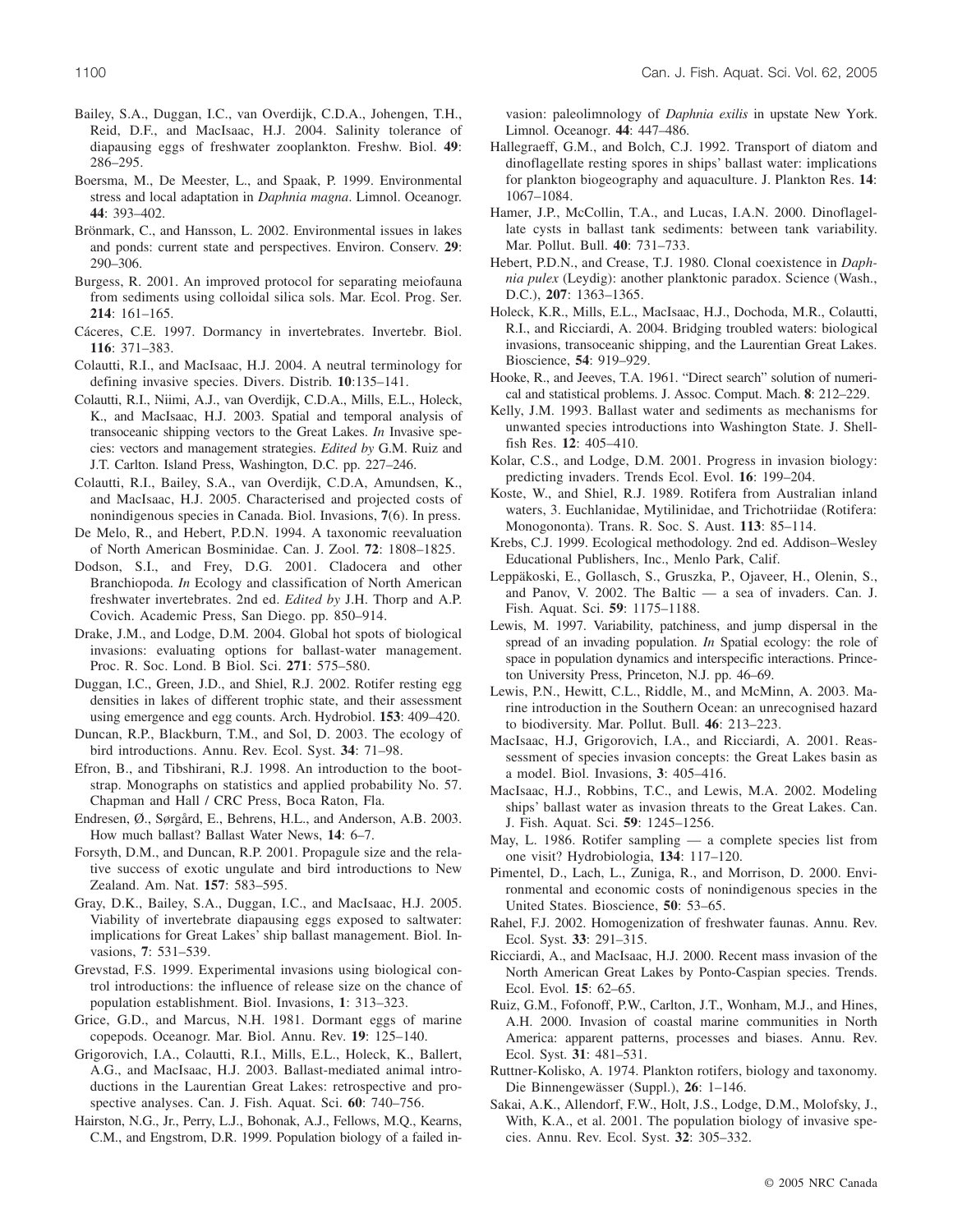- Saltonstall, K. 2002. Cryptic invasion by a non-native genotype of the common reed, *Phragmites australis*, into North America. Proc. Natl. Acad. Sci. U.S.A. **99**: 2445–2449.
- Schrimpf, A., and Steinberg, C. 1982. Further recordings of the newly observed cladoceran *Daphnia parvula*, new record in southern Germany. Arch. Hydrobiol. **94**: 372–381.
- Schwartz, S.S., and Hebert, P.D.N. 1987. Methods for the activation of the resting eggs of *Daphnia*. Freshw. Biol. **17**: 373–379.
- SPSS Inc. 1998. SYSTAT®. Version 8.0 [computer program]. SPSS Inc., Chicago.
- StatSoft Inc. 2000. STATISTICA®. Version 5.5 [computer program]. StatSoft Inc., Tulsa, Okla.
- Turon, X., Tarjuelo, I., Duran, S., and Pascual, M. 2003. Characterising invasion processes with genetic data: an Atlantic clade of

*Clavelina lepadiformis* (Ascidiacea) introduced into Mediterranean harbours. Hydrobiologia, **503**: 29–35.

- van Dijk, G.M., and van Zanten, B. 1995. Seasonal changes in zooplankton abundance in the lower Rhine during 1987–1991. Hydrobiologia, **304**: 29–38.
- Viitasalo, M., Vuorinen, I., and Saesmaa, S. 1995. Mesozooplankton dynamics in the northern Baltic Sea: implications of variations in hydrogeography and climate. J. Plankton Res. **17**: 1857–1878.
- Wallace, R.L., and Snell, T.W. 2001. Phylum Rotifera. *In* Ecology and classification of North American freshwater invertebrates. 2nd ed. *Edited by* J.H. Thorp and A.P. Covich. Academic Press, San Diego, Calif. pp. 195–254.

## **Appendix A.**

**Table A1.** List of invertebrate taxa hatched from resting stages during this study, arranged taxonomically.

|                               |                                      |                        | Experiment type $c$ |                |
|-------------------------------|--------------------------------------|------------------------|---------------------|----------------|
|                               | Occurrence <sup><math>a</math></sup> | Abundance <sup>b</sup> | Maximum diversity   | Whole sediment |
| Gastrotricha                  |                                      |                        |                     |                |
| Chaetonotidae, unidentified   | $\mathbf{1}$                         | 3                      | $\times$            |                |
| <b>Rotifera</b>               |                                      |                        |                     |                |
| Ascomorpha ecaudis            | 1                                    | 0.25                   | $\times$            |                |
| Ascomorpha saltans            | 1                                    | 0.25                   | $\times$            |                |
| Ascomorpha sp.                | 1                                    | 1                      | $\times$            |                |
| Asplanchna brightwelli        | $\overline{4}$                       | $0.25-1(0.75)$         | $\times$            | $\times$       |
| Asplanchna girodi             | $\mathfrak{2}$                       | 0.5(0.5)               | $\times$            | $\times$       |
| Asplanchna priodonta          | 3                                    | $1 - 11.5(3)$          | $\times$            | $\times$       |
| Brachionus angularis          | 21                                   | $0.25 - 21.8$ (4)      | $\times$            | $\times$       |
| Brachionus bennini            | 1                                    | 0.25                   | $\times$            |                |
| Brachionus budapestinensis    | 15                                   | $0.75 - 341.5(3)$      | $\times$            | $\times$       |
| Brachionus calyciflorus       | 25                                   | $0.63 - 77.77(3)$      | $\times$            | $\times$       |
| <b>Brachionus</b> caudatus    | $\mathfrak{2}$                       | $0.5-2(1.25)$          | $\times$            |                |
| Brachionus diversicornis      | 1                                    | 0.25                   | $\times$            |                |
| Brachionus forficula          | 1                                    | 1                      | $\times$            |                |
| Brachionus havanaënsis        | $\overline{c}$                       | 1(1)                   | $\times$            |                |
| Brachionus leydigi            | $\overline{4}$                       | $0.25-1(0.78)$         | $\times$            | $\times$       |
| Brachionus nilsoni            | $\mathbf{1}$                         | 1                      | $\times$            |                |
| Brachionus quadridentatus     | 4                                    | $0.5 - 12.25$ $(1.25)$ | $\times$            | $\times$       |
| Brachionus urceolaris         | 9                                    | $0.25 - 78(1)$         | ×                   | $\times$       |
| Cephalodella catellina        | 2                                    | 0.25(0.25)             | $\times$            |                |
| Cephalodella forficula        | 1                                    | 0.25                   | $\times$            |                |
| Cephalodella cf. stenroosi    | 1                                    | 0.3                    |                     | $\times$       |
| Cephalodella sterea           | 1                                    | 4.75                   | $\times$            |                |
| Cephalodella cf. theodora     | 1                                    | 0.25                   | $\times$            |                |
| Cephalodella sp.              | 1                                    | 1                      | $\times$            |                |
| Conochilus coenobasis         | 1                                    | 0.5                    | $\times$            |                |
| Conochilus dossuarius         | 1                                    | 1                      | $\times$            |                |
| Conochilus hippocrepis        | $\overline{c}$                       | 1(1)                   | $\times$            |                |
| Conochilus cf. natans         | $\mathbf{1}$                         | 0.25                   | $\times$            |                |
| Conochilus unicornis          | 1                                    | 0.8                    |                     | $\times$       |
| Dicranophoridae, unidentified | 1                                    | 83                     | ×                   |                |
| Euchlanis cf. dilatata        | 2                                    | $0.25-1(0.63)$         | $\times$            |                |
| Filinia brachiata             | 1                                    | 0.25                   | $\times$            |                |
| Filinia cornuta               | 3                                    | $0.5-1(0.5)$           | $\times$            |                |
| Filinia longiseta             | 6                                    | $0.25-4(1)$            | $\times$            |                |
| Filinia passa                 | 4                                    | $0.25-1(0.75)$         | $\times$            |                |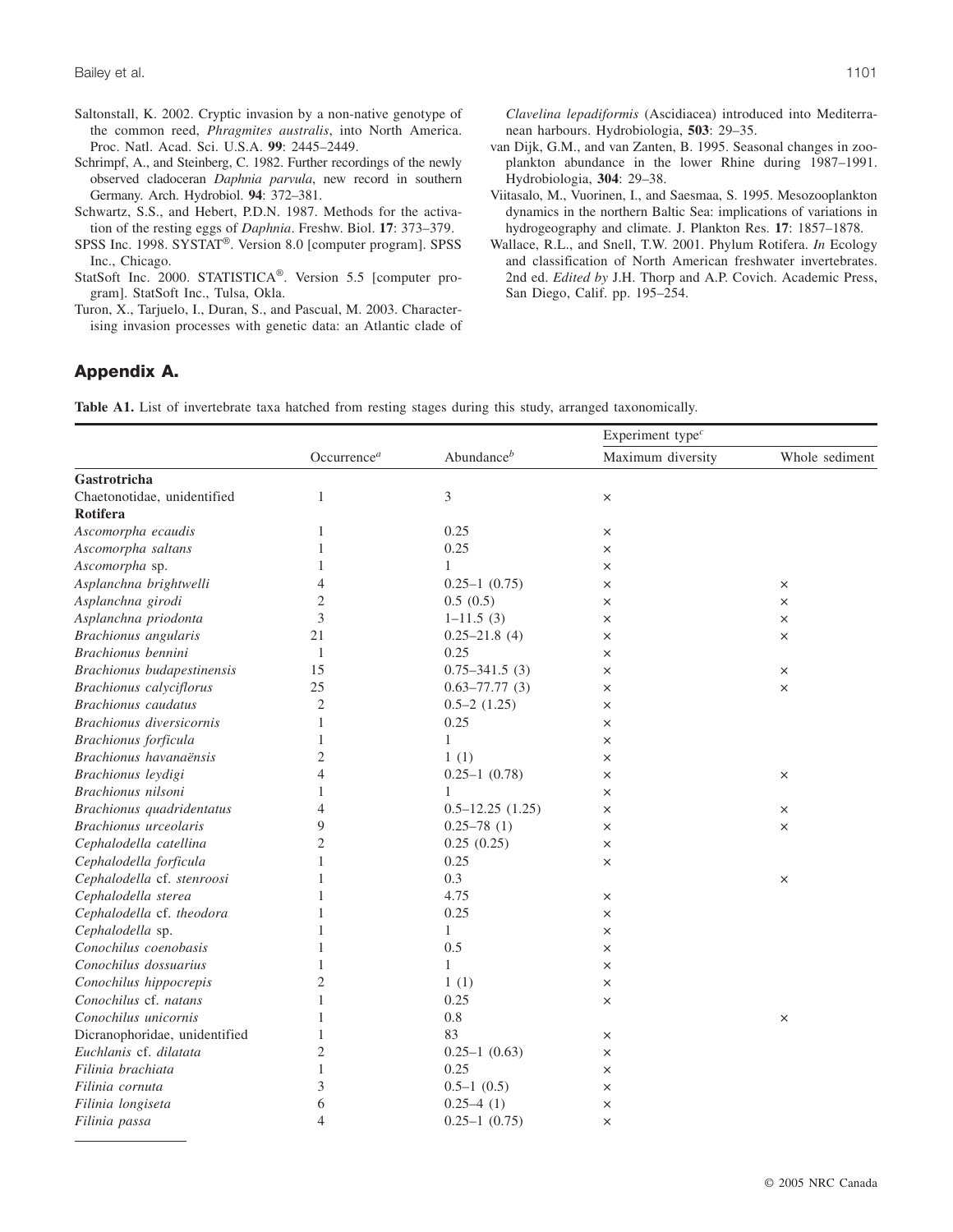## **Table A1** (*continued).*

|                             |                         |                        | Experiment type <sup>c</sup> |                |  |
|-----------------------------|-------------------------|------------------------|------------------------------|----------------|--|
|                             | Occurrence $a$          | Abundance <sup>b</sup> | Maximum diversity            | Whole sediment |  |
| Filinia terminalis          | 5                       | $0.38 - 2.5(1)$        | $\times$                     |                |  |
| Floscularidae, unidentified | 1                       | 0.25                   | $\times$                     |                |  |
| Hexarthra intermedia        | 1                       | 0.25                   | $\times$                     |                |  |
| Hexarthra mira              | 3                       | $0.25-1(1)$            | $\times$                     |                |  |
| Keratella cochlearis        | 3                       | $0.25-1(1)$            | $\times$                     |                |  |
| Keratella quadrata          | 5                       | $0.25-4(0.5)$          | ×                            | $\times$       |  |
| Keratella tropica           | 1                       | 2                      | $\times$                     |                |  |
| Keratella sp.               | 1                       | 1                      | $\times$                     |                |  |
| Lacinularia sp.             | 1                       | 0.25                   | $\times$                     |                |  |
| Lecane closterocerca        | 2                       | $0.3 - 0.5$ $(0.4)$    | $\times$                     | $\times$       |  |
| Lecane flexilis             | 1                       | 0.25                   | $\times$                     |                |  |
| Lindia truncata             | 1                       | 0.5                    | $\times$                     |                |  |
| Ploesoma truncatum          | 3                       | $0.25 - 2(2)$          | $\times$                     |                |  |
| Polyarthra dolichoptera     | 9                       | $0.5-5(1)$             | $\times$                     |                |  |
| Polyarthra vulgaris         | 6                       | $0.25 - 21(2)$         | $\times$                     |                |  |
| Polyarthra spp.             | 2                       | $0.25-1(0.63)$         | $\times$                     |                |  |
| Pompholyx sulcata           | 4                       | $0.25 - 7(3.5)$        | $\times$                     |                |  |
| Synchaeta bacillifera       | 1                       | 2.25                   | $\times$                     |                |  |
| Synchaeta baltica           | 1                       | 2.75                   |                              | $\times$       |  |
| Synchaeta kitina            | 1                       | 0.25                   | ×                            |                |  |
| Synchaeta oblonga           | 1                       | 0.25                   | $\times$                     |                |  |
| Synchaeta stylata           | 4                       | $0.25-1(0.28)$         | $\times$                     | ×              |  |
| Synchaeta tremula           | 2                       | $1 - 3.5(1)$           | $\times$                     | $\times$       |  |
| Synchaeta sp.               | 1                       | 0.25                   |                              | $\times$       |  |
| Trichocerca multicrinis     | 1                       | 39                     | $\times$                     |                |  |
| Trichocerca pusilla         | 7                       | $1-17.63(1.25)$        | $\times$                     |                |  |
| Trichocerca rattus          | 1                       | 1                      | $\times$                     |                |  |
| Trichocerca similis         | 1                       | 0.25                   | $\times$                     |                |  |
| Monogonont, unidentified    | 2                       | 1(1)                   | $\times$                     |                |  |
| <b>Bryozoa</b>              |                         |                        |                              |                |  |
| Plumatella casmiana         | 2                       | $0.25-1(0.63)$         | $\times$                     |                |  |
| Plumatella sp.              | $\mathbf{1}$            | 0.25                   | $\times$                     |                |  |
| Anomopoda                   |                         |                        |                              |                |  |
| Alona rectangula            | 1                       | 0.5                    | $\times$                     |                |  |
| Alona rustica               | 1                       | 0.25                   | $\times$                     |                |  |
| Bosmina liederi             | 3                       | $1-6(1)$               | $\times$                     |                |  |
| Bosmina maritima            | 1                       | $\overline{2}$         | $\times$                     |                |  |
| Bosmina spp.                | $\overline{\mathbf{c}}$ | 1(1)                   | ×                            |                |  |
| Ceriodaphnia quadrangula    | 1                       | 0.25                   | $\times$                     |                |  |
| Ceriodaphnia sp.            | 2                       | 1(1)                   | $\times$                     |                |  |
| Daphnia longiremis          | 2                       | 1(1)                   | ×                            |                |  |
| Daphnia magna               | 4                       | $0.5-2(1)$             | $\times$                     | $\times$       |  |
| Daphnia retrocurva          | 1                       | 2                      | ×                            |                |  |
| Disparalona leei            | 1                       | 0.25                   | $\times$                     |                |  |
| Moina micrura               | 2                       | $1-47.88(24.44)$       | $\times$                     |                |  |
| Moina sp.                   | 1                       | 1                      | ×                            |                |  |
| Ctenopoda                   |                         |                        |                              |                |  |
|                             |                         | $0.75 - 6(3.38)$       |                              |                |  |
| Diaphanosoma birgei         | 2                       |                        | ×                            |                |  |
| Diaphanosoma brachyurum     | 1<br>1                  | 0.25<br>0.5            | $\times$                     |                |  |
| Diaphanosoma mongolianum    |                         |                        | ×                            |                |  |
| Diaphanosoma orghidani      | 1                       | 1.25                   | $\times$                     |                |  |
| Diaphanosoma sarsi          | 1                       | 0.25                   | ×                            |                |  |
| Diaphanosoma spp.           | 6                       | 1(1)                   | ×                            |                |  |
| Onychopoda                  |                         |                        |                              |                |  |
| Evadne nordmanni            | 1                       | $0.5\,$                | ×                            |                |  |